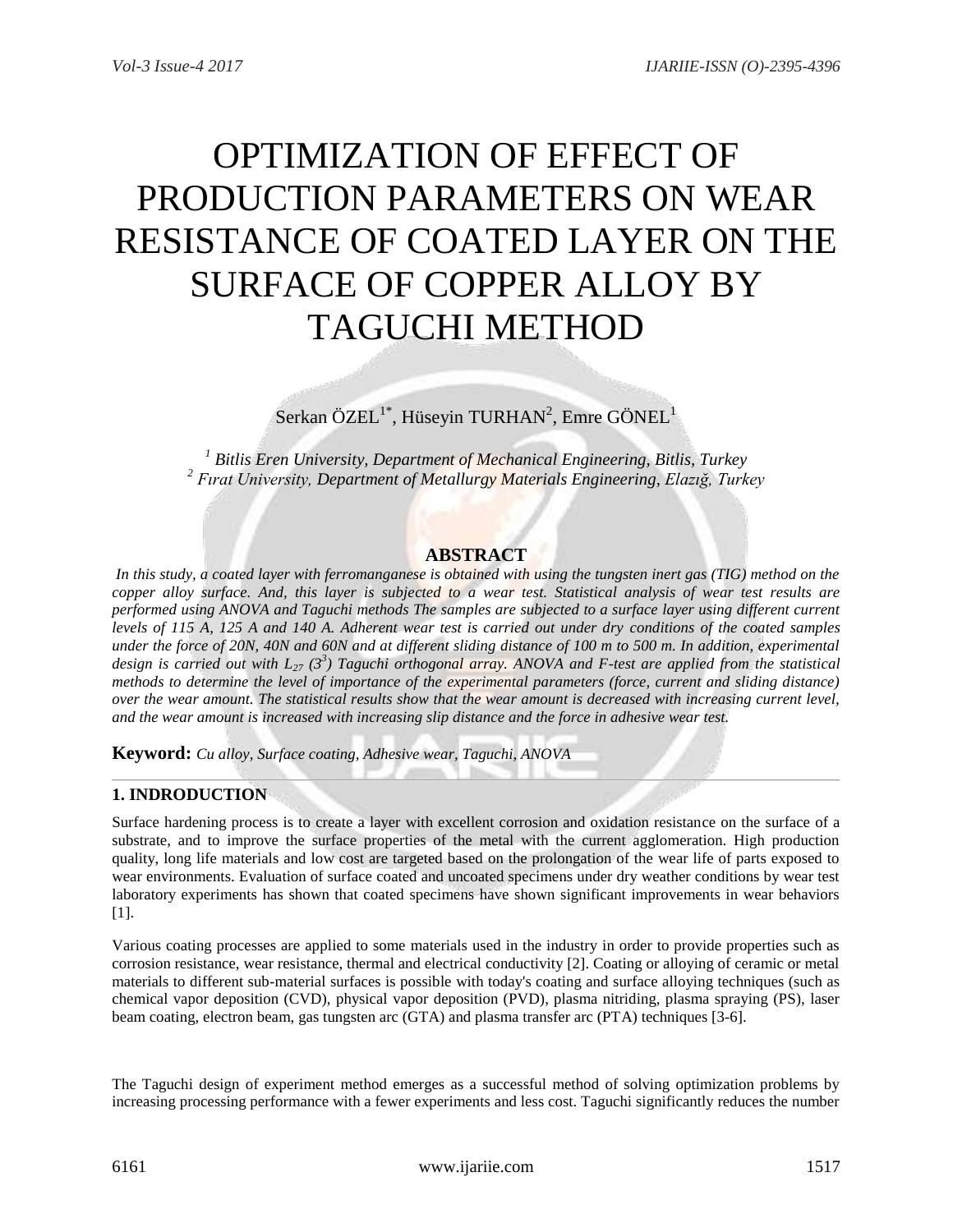of experiments, thereby preventing the loss of time and cost with developing the vertical indexes. The great advantage of the Taguchi method is that it can predict the results. The Taguchi method not only ensures that the solution is achieved with only a few experiments, it also supports high quality process and product development from every angle. It shows the minimum sensitivity to the production conditions of the process or product and to uncontrollable factors. Both the necessary tolerances are provided at the lowest cost and the Taguchi loss function develop a new sense of quality cost [7].

In this study, the effect of ferromanganese coating of copper alloy surface on wear resistance is studied, and the parameters force, current and sliding distances are investigated experimentally and statistically.

# **2. MATERIALS AND METHOD**

#### **2.1 Coating Method and Microstructural Analysis**

In this study, copper alloy is obtained with adding Al, Zn and Sn elements by casting. Specimens of dimensions of 100 x 20 x 15 mm are removed from this alloy. Ferromanganese alloy powder placed on the surface of the samples is coated with tungsten inert gas (TIG) method to form a top layer (Figure 1). Surface coating is carried out using TIG method at 115A, 125A and 140A currents. The chemical compositions of the samples used as base materials and the ferromanganese alloy powder are given in Table 1.



**Fig -1**: Schematic representation of surface coating by TIG method

| Alloy Elements (% Weight) |      |      |      |      |       |      |      |      |      |
|---------------------------|------|------|------|------|-------|------|------|------|------|
| <b>Alloy Elements</b>     | Cu   | Al   | Zn   | Sn   | Fe    | Mn   | Ni   | C    | Si   |
| <b>Cu-alloy</b>           | rest | 7,00 | 7,00 | 4,50 | 1,50  | 1,00 | 1,00 |      | 0,38 |
| (Fe,Mn) powder            | ۰    |      |      |      | 83,40 | 13   | 2,80 | 0,70 | 0,10 |

**Table -1**: Chemical composition of copper alloy and ferromanganese alloy powder by % weight

Scanning electron microscopy (SEM) is used for microstructure studies of the samples, and energy distribution analysis (EDS) point analyses are used to determine the phases formed in the structure. The wear test is performed on a block-on-ring model. Experiments are carried out with a diameter of 9.5 mm AlSl 9840 steel abrasive at different durations, at different sliding distances of 100, 250 and 500 m at three different loads of 20, 40 and 60 N, and at a shear rate of 0.0079 m/s. Wearing amount is weighed with an electronic balance sensitive to  $10^{-5}$  g weight before and after wearing, and mass loss is determined.

#### **2.2 Statistical Method**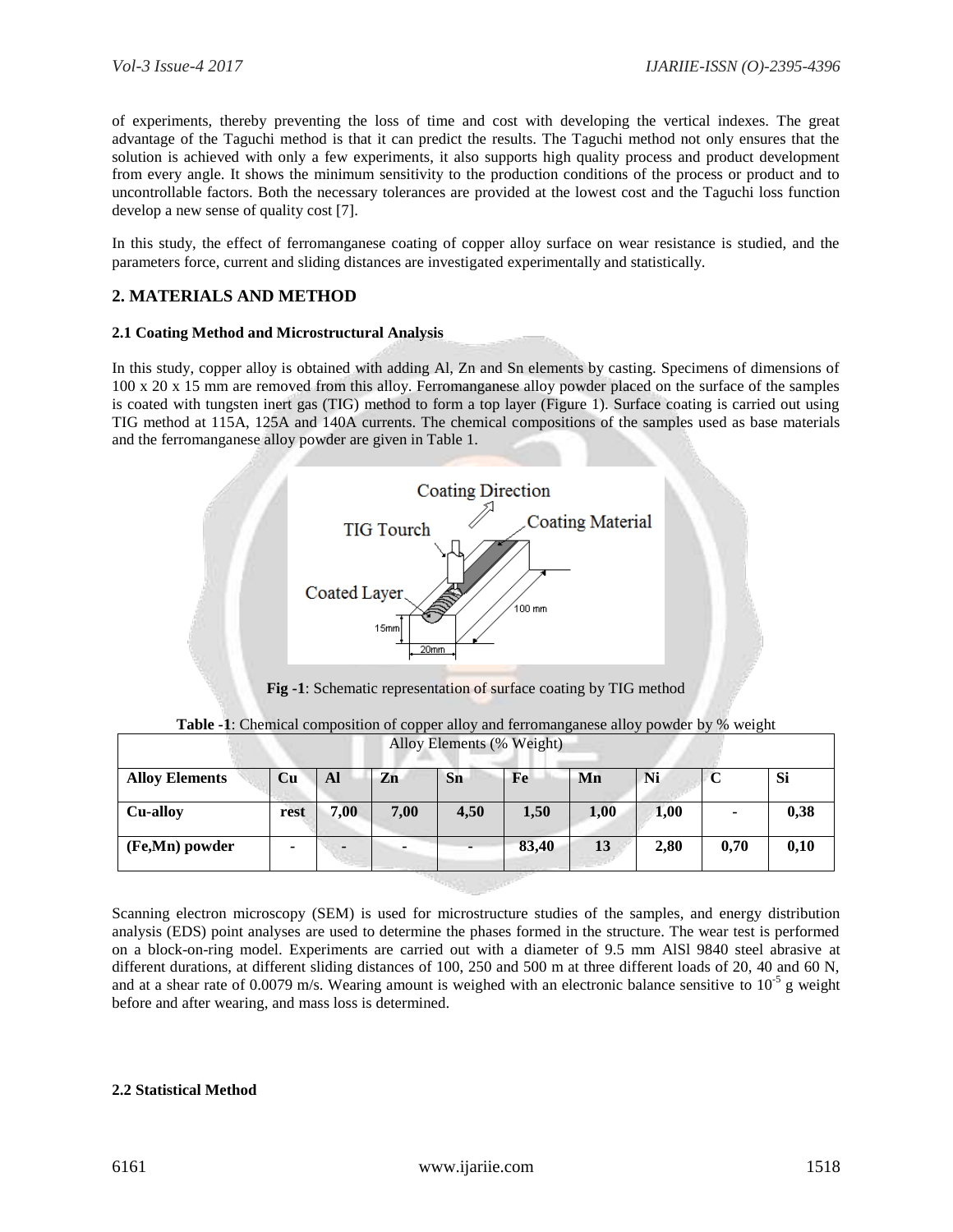research. Taguchi method is a powerful tool to develop the design of experiments and to determine the optimum parameters to have minimum wearing rate. In the analysis, signal-to-noise (S/N) ratios are very important to find response of the experimental trials. There are three concepts to analyze the data, the concepts are;

- Higher the better,
- Nominal to better,
- Lower the better.

Analysis of variance (ANOVA) gives the information of the each parameter.

A robust design of the  $L_{27}$  orthogonal array is used for experimentation [8]. Force, current, sliding distance are the parameters expected to influence the wearing amount. These parameters have 3 different levels. For example,; 115 A, 125 A and 140 A current levels; 20 N, 40 N and 60 N forces, and 100 m, 250 m and 500 sliding distances are given in Table 2.

| <b>Factors</b>          | <b>Level 1</b> | <b>Level 2</b> | Level 3 |
|-------------------------|----------------|----------------|---------|
| $A:$ Load $(N)$         | 20             | 40             | 60      |
| B: Current level (A)    | 115            | 125            | 140     |
| C: Sliding distance (m) | 100            | 250            | 500     |

In our experiments, smaller the better model is used. Because, the main goal of the research is to have a minimum wear resistance. Signal to Noise ratio (S/N) can be found from below equation;

Lower the better S/N = -10 x log10 
$$
\left(\frac{1}{n}\sum_{i=1}^{n}Y_i^2\right)
$$

Where  $Y_i$  = the result of the each experiment,  $i$  = number of repetitions

### **3. RESULTS AND DISCUSSIONS**

**3.1 Microstructural Characteristics of Coated Layer**



**Fig -2**: (a) Surface layer of the coated sample and (b) SEM photo of interface with coated layer, at 140 A.

The SEM microstructure photographs taken from the surface of the coated sample at 140 A are shown in Figure 2. In these photographs, it is seen that there is a completely dendritic structure in the coating region (Figure 2-a) and a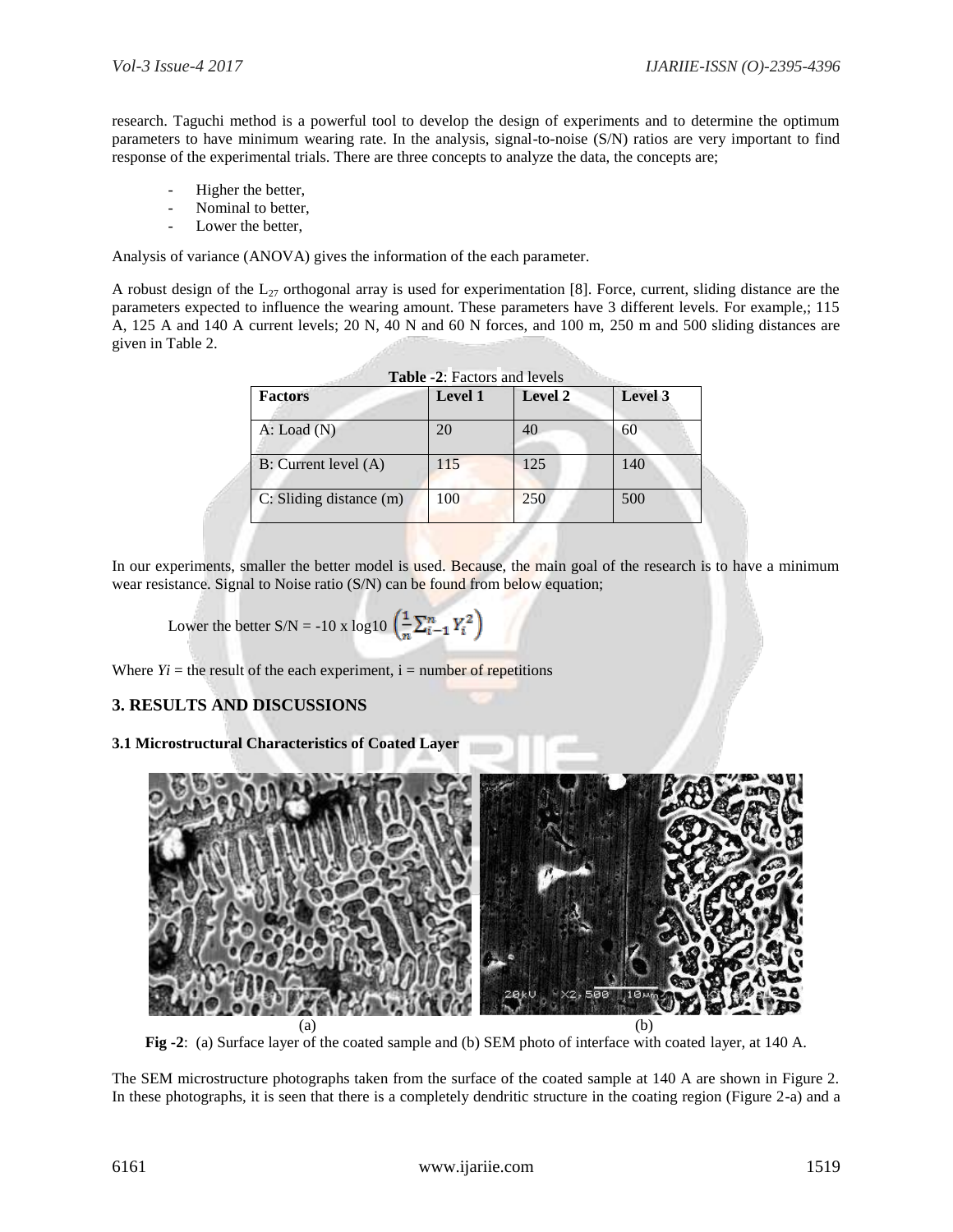good transition between the coated layer and the main material (Figure 2-b). In the interface regions; cracks, pores, undesired residues, etc. The absence of their presence proves to be a good match between the coated layer and the substrate material. With increasing current value, the amount of energy given to the sample increased and different microstructures are obtained.

#### **3.2 Wear Test Results**

The values of wear amount under load of 20N, 40N and 60N are shown in Figure 3. By increasing the applied load from 20 N to 40 N and 60 N, the abrasive effect at the interface is increased and this caused an increased on wear.



**Fig -3**: Wear amount of the specimens at (a) 20 N, (b) 40N and (c) 60N load

As the energy input to the sample increases during surface coating, it makes the distribution of the ferromanganese powder in the layer easier and allows the dendrites to grow. This change in the dendritic structure has caused the wear resistance to decrease.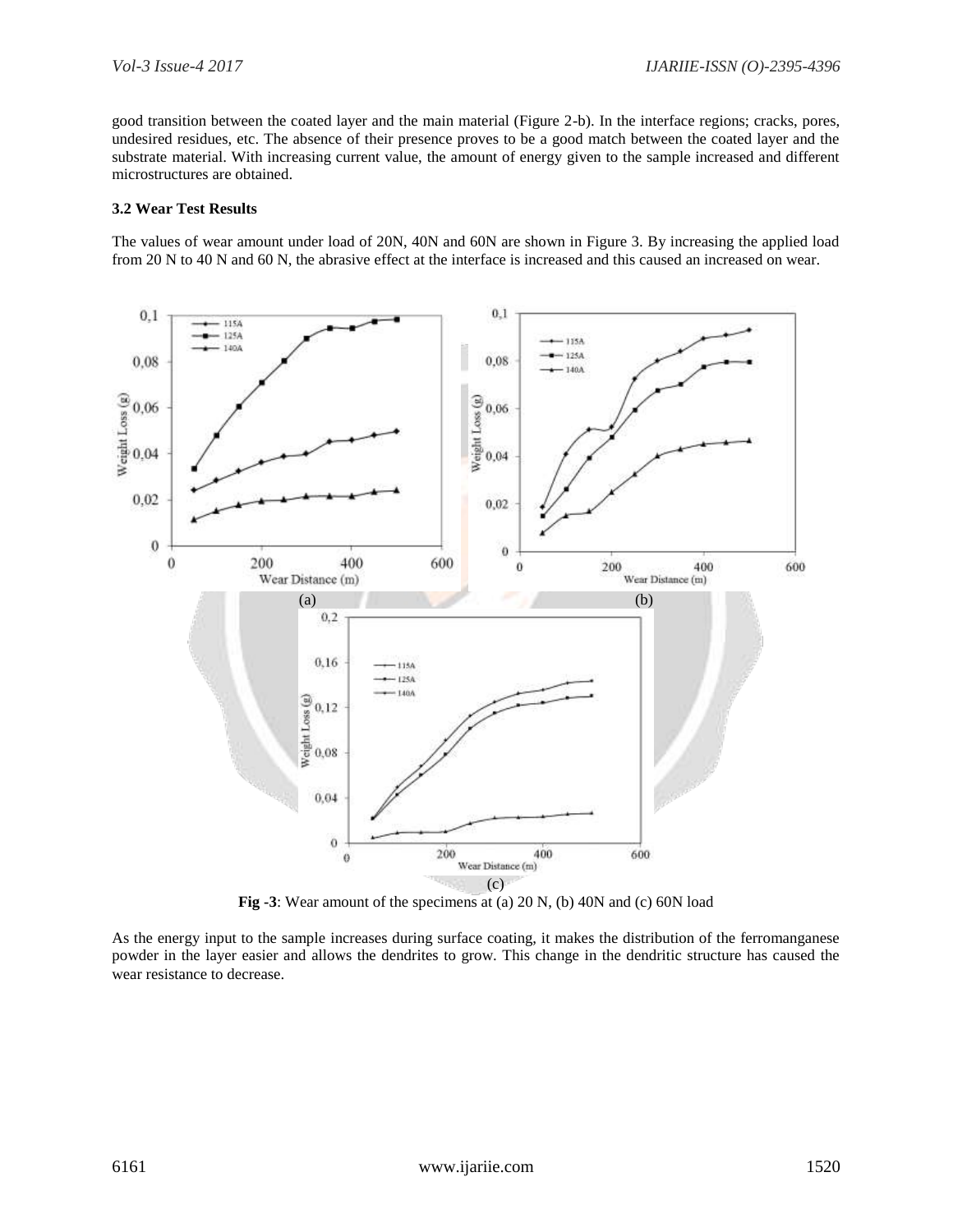

Figure 4. (a) SEM photo of worn surface, (b) SEM photo of EDS points of the worn surface, (c) EDS analyzes of point a, taken from the of coated sample with 125 A.

The SEM photo taken from the worn surface is shown in Figure 4-a. The EDS analyses taken from the points indicated on these SEM photographs (Figure 4-b) gives that in point a, this region is rich in Fe and contains 44.493% Fe, 41.247% Cu (Figure 4-c). When we look at the EDS analysis shown on the wear surface photograph, it is seen that the areas where the ruptures occur are rich in Fe. EDS analysis of the point a is pointing to the intensification of Fe, Zn, and Al elements in Cu matris.

#### **3.3 Statistical Results**

The S/N ratios calculated for the experimental control parameters specified in Section 2 are given in Table 3. In this table, the values that maximize the results under the influence of the test parameters are marked. Moreover, for better interpretation of the results, these values are used to plot the effect of the wear loss feature of the parameters of force, current and sliding distance in Figure 5. Experimental study findings are verified by statistically revealing that the characteristics of the powder alloy are influenced by different current levels and the amounts of wear are affected by the applied force and the sliding distances, as shown in Figure 3 and the analysis of variance (Table 4) based on means. An increase in wearing amount is an expected result with an increase in sliding distance (an increase of 100 m to 500 m). In addition, it is seen with the statistical results that the differences in force and current are affecting wear amount, and force and current are two independent parameters in experiments too. When the ANOVA table is examined, the differences in force has an important effect on the wear amount even though it is not as good as current level and sliding distance.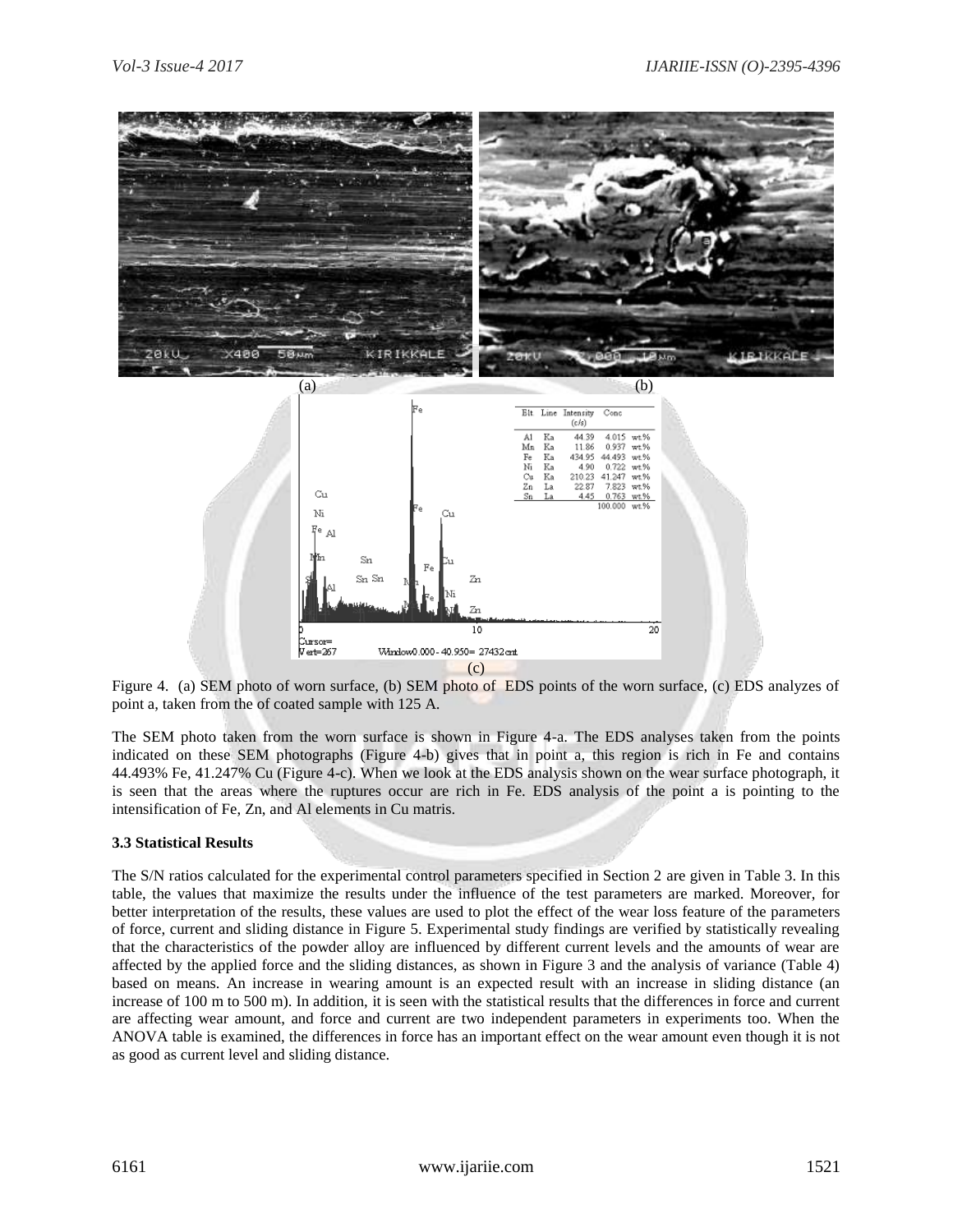|                         | Wearing amount |                |         |  |
|-------------------------|----------------|----------------|---------|--|
|                         | <b>Level 1</b> | <b>Level 2</b> | Level 3 |  |
| Force                   | 28,50          | $26,90*$       | 26,01   |  |
| <b>Current</b>          | 24,26          | 23,49          | 33,66*  |  |
| <b>Sliding Distance</b> | $31,52*$       | 26,12          | 23,78   |  |

**Table -3**: S/N ratios of factor levels

\* Levels that maximize test results

| <b>Table -4:</b> Analysis of variance analysis (ANOVA) for wear amount |
|------------------------------------------------------------------------|
|------------------------------------------------------------------------|

| <b>Source</b>           | DF | Seq SS   | MS                       |        |       |
|-------------------------|----|----------|--------------------------|--------|-------|
| Force                   |    | 0,003171 | 0.001585                 | 3,57   | 0,047 |
| <b>Current</b>          |    | 0,014523 | 0,007261                 | 16,34  | 0,000 |
| <b>Sliding Distance</b> |    | 0,009797 | 0,004898                 | 11,03  | 0.001 |
| <b>Error</b>            | 20 | 0.008886 | 0.000444                 | $\sim$ | -     |
| Total                   | 26 | 0,036376 | $\overline{\phantom{0}}$ |        | ۰     |



**Fig -5**: S/N ratio graph of experimental parameters for wear amount

When Figure 5 is examined, it is seen that the slope decreases with the increase of the force and sliding distance, and the slope increases with the increase of the current. This effect graph, which is calculated according to the calculated S/N ratio values, shows that increasing the current level causes the minimization of wear amount, which is a characteristic feature of the dust alloy; increasing sliding distance causes the maximization of wear amount (increase of wear amount). Since S/N ratio is highest, the sample with 140 A current has the least amount wear.

### **4. CONCLUSIONS**

- Dendritic microstructure formed throughout the coating layers. It is determined with EDS analysis that regions at dendrites are rich in Fe and regions between dendrites are rich in Cu.
- It has been determined that the least wear amount is achieved with the sample at 140 A current level under the loads of 20N, 40N, and 60N.
- The statistical study results supports the experimental study results.